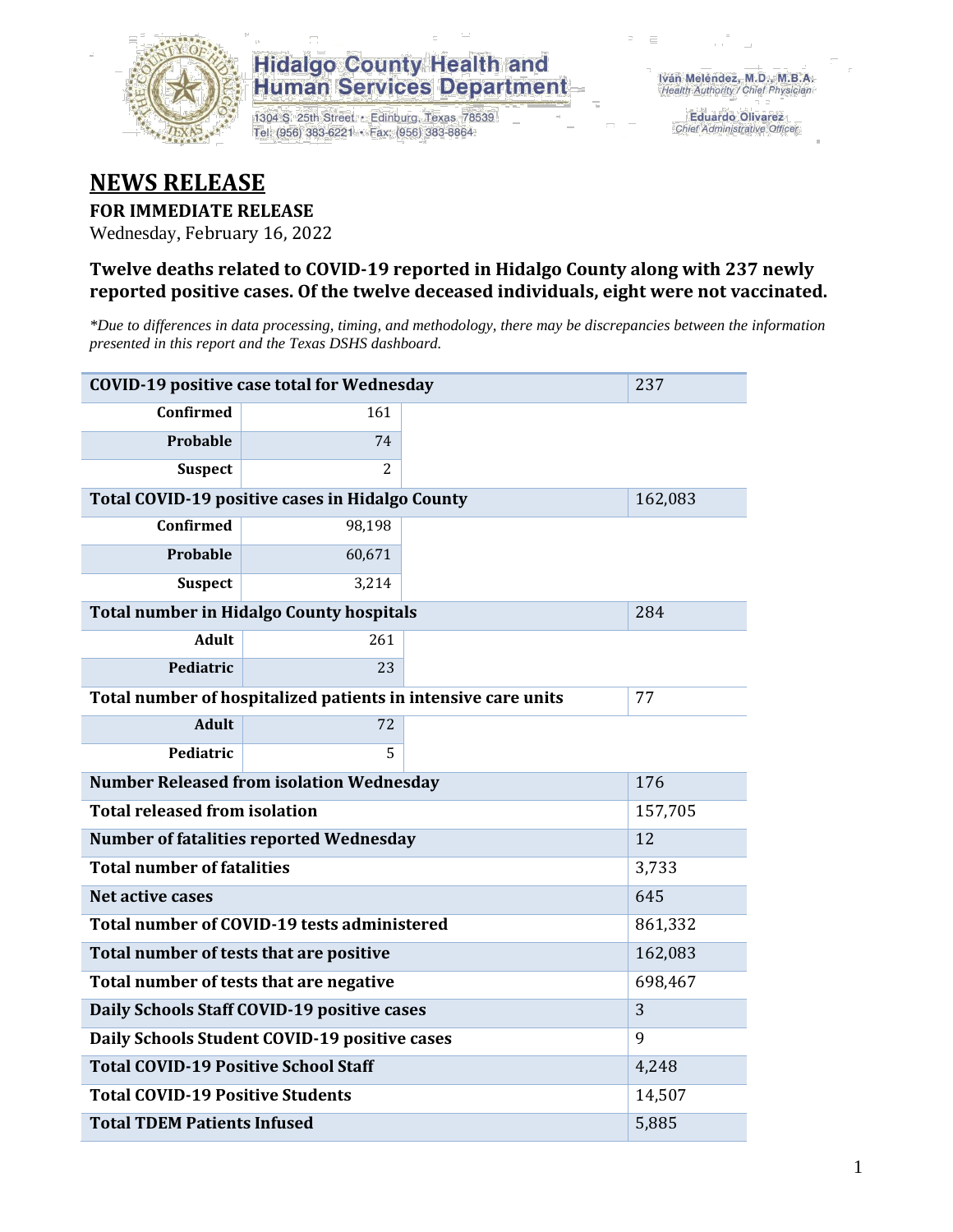

1304 S. 25th Street · Edinburg, Texas 78539 Tel: (956) 383-6221 · Fax: (956) 383-8864

**Eduardo Olivarez** Chief Administrative Officer

*Hidalgo County uses the case status definition provided by the Texas Department of State Health Service's 2020 Epi Case Criteria Guide revised November 2020.*

- *1. Confirmed: A person who has tested positive through a molecular or PCR (oral or nasal swabs) test that looks for the presence of the virus's genetic material.*
- *2. Probable: A person who meets presumptive laboratory evidence through detection of COVID-19 by antigen test in a respiratory specimen.*
- *3. Suspect: A person who meets supported laboratory evidence through detection of specific antibodies in serum, plasma, whole body, and no prior history of being confirmed or probable case.*

*For more information of case status definition for COVID-19, please refer to:*

<https://www.dshs.state.tx.us/IDCU/investigation/epi-case-criteria-guide/2020-Epi-Case-Criteria-Guide.pdf>

| <b>Age Range</b> | <b>Number of Cases</b> |
|------------------|------------------------|
| $0 - 11$         | 28                     |
| 12-19            | 26                     |
| 20s              | 44                     |
| 30 <sub>s</sub>  | 29                     |
| 40s              | 40                     |
| 50s              | 19                     |
| 60s              | 20                     |
| $70+$            | 31                     |
| Total:           | 237                    |

#### Case Breakdown by Age Group: The deaths include:

|                | <b>Age Range</b> | <b>Gender</b> | <b>City</b> |
|----------------|------------------|---------------|-------------|
| 1              | 60s              | Female        | Alamo       |
| 2              | 70+              | Male          | Alamo       |
| 3              | 40s              | Male          | Edinburg    |
| 4              | 50s              | Female        | Hidalgo     |
| 5              | $70+$            | Female        | Undisclosed |
| 6              | 70+              | Male          | Undisclosed |
| $\overline{7}$ | 60s              | Male          | McAllen     |
| 8              | $70+$            | Female        | Mission     |
| 9              | $70+$            | Male          | Mission     |
| 10             | 70+              | Male          | Mission     |
| 11             | 60s              | Male          | Pharr       |
| 12             | 70+              | Male          | Weslaco     |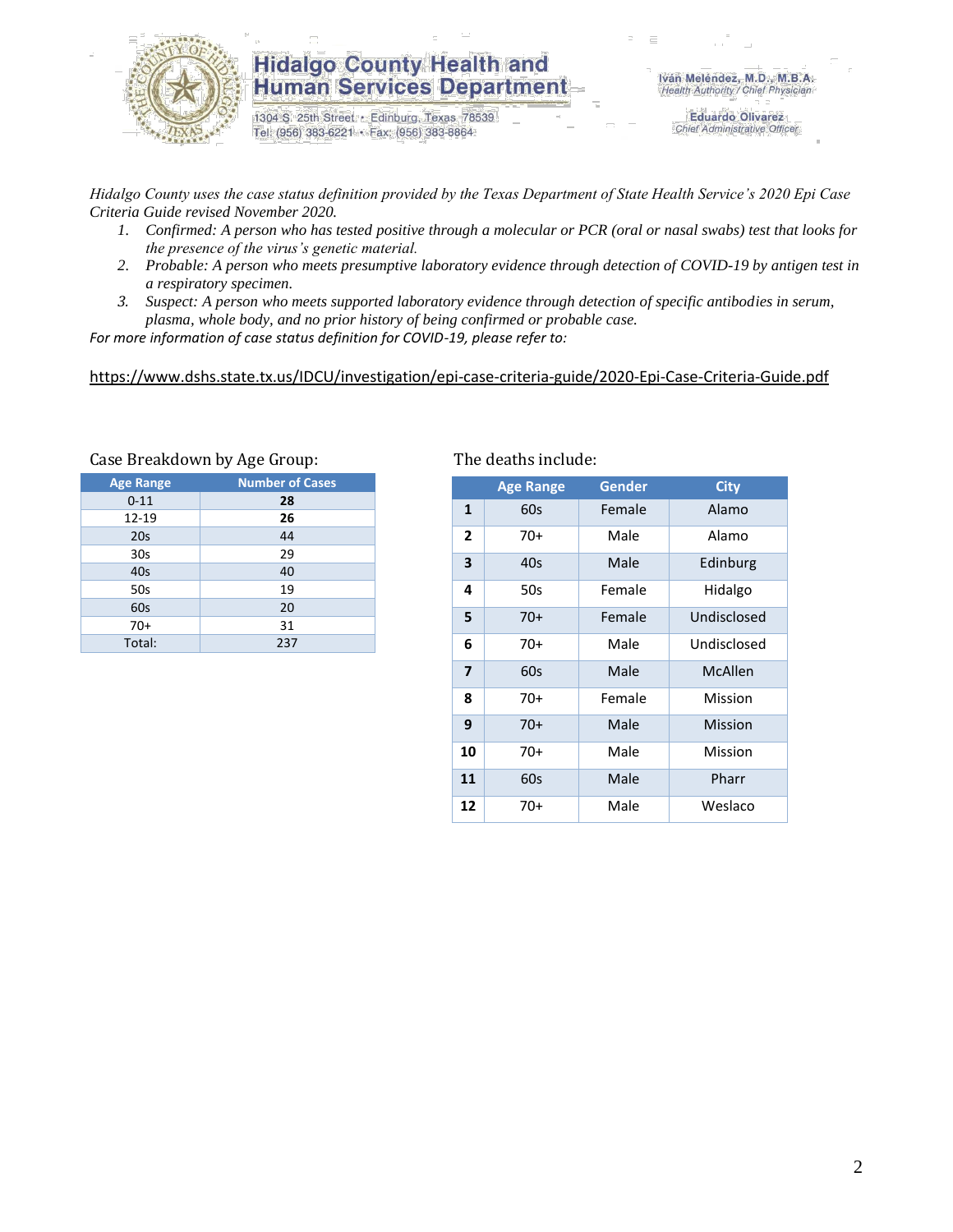

1304 S. 25th Street · Edinburg, Texas 78539<br>Tel: (956) 383-6221 · Fax: (956) 383-8864

Iván Meléndez, M.D., M.B.A.<br>Health Authority / Chief Physician

Eduardo Olivarez<br>Chief Administrative Officer

#### Wednesday, February 16, 2022 positive cases include:

|                         | <b>Age Range</b> | Gender      | <b>City</b> |     | <b>Age Range</b> | Gender | <b>City</b> |
|-------------------------|------------------|-------------|-------------|-----|------------------|--------|-------------|
| $\mathbf{1}$            | $0 - 19$         | M           | Alamo       | 120 | $0 - 19$         | M      | Mission     |
| 2                       | $0 - 19$         | M           | Alamo       | 121 | $0 - 19$         | M      | Mission     |
| 3                       | $0 - 19$         | F           | Alamo       | 122 | $0 - 19$         | M      | Mission     |
| 4                       | $0 - 19$         | M           | Alamo       | 123 | $0 - 19$         | F      | Mission     |
| 5                       | 20s              | F           | Alamo       | 124 | 20s              | F      | Mission     |
| 6                       | 40s              | F           | Alamo       | 125 | 20s              | M      | Mission     |
| $\overline{\mathbf{z}}$ | 40s              | F           | Alamo       | 126 | 20s              | F      | Mission     |
| 8                       | 50s              | M           | Alamo       | 127 | 20s              | F      | Mission     |
| 9                       | 60s              | F           | Alamo       | 128 | 20s              | F      | Mission     |
| 10                      | $70+$            | M           | Alamo       | 129 | 20s              | M      | Mission     |
| 11                      | $70+$            | F           | Alamo       | 130 | 20s              | F      | Mission     |
| 12                      | $70+$            | F           | Alamo       | 131 | 20s              | F      | Mission     |
| 13                      | $0 - 19$         | $\mathsf F$ | Alton       | 132 | 20s              | M      | Mission     |
| 14                      | $0 - 19$         | F           | Alton       | 133 | 20s              | F      | Mission     |
| 15                      | $0 - 19$         | M           | Alton       | 134 | 20s              | F      | Mission     |
| 16                      | 60s              | F           | Alton       | 135 | 30 <sub>s</sub>  | F      | Mission     |
| 17                      | 60s              | F           | Alton       | 136 | 30 <sub>s</sub>  | M      | Mission     |
| 18                      | $0 - 19$         | M           | Donna       | 137 | 40s              | M      | Mission     |
| 19                      | $0 - 19$         | F           | Donna       | 138 | 40s              | M      | Mission     |
| 20                      | $0 - 19$         | M           | Donna       | 139 | 40s              | F      | Mission     |
| 21                      | $0 - 19$         | $\mathsf F$ | Donna       | 140 | 40s              | F      | Mission     |
| 22                      | 20s              | F           | Donna       | 141 | 40s              | F      | Mission     |
| 23                      | 20s              | M           | Donna       | 142 | 40s              | F      | Mission     |
| 24                      | 20s              | M           | Donna       | 143 | 40s              | F      | Mission     |
| 25                      | 40s              | F           | Donna       | 144 | 40s              | M      | Mission     |
| 26                      | 40s              | M           | Donna       | 145 | 50s              | F      | Mission     |
| 27                      | 50s              | F           | Donna       | 146 | 50s              | м      | Mission     |
| 28                      | 50s              | F           | Donna       | 147 | 50s              | F      | Mission     |
| 29                      | 50s              | F           | Donna       | 148 | 50s              | F      | Mission     |
| 30                      | $0 - 19$         | F           | Edinburg    | 149 | 60s              | F      | Mission     |
| 31                      | $0 - 19$         | F           | Edinburg    | 150 | 60s              | M      | Mission     |
| 32                      | $0 - 19$         | F           | Edinburg    | 151 | $70+$            | F      | Mission     |
| 33                      | $0 - 19$         | $\mathsf F$ | Edinburg    | 152 | $70+$            | M      | Mission     |
| 34                      | $0 - 19$         | F           | Edinburg    | 153 | $70+$            | M      | Mission     |
| 35                      | $0 - 19$         | M           | Edinburg    | 154 | $70+$            | M      | Mission     |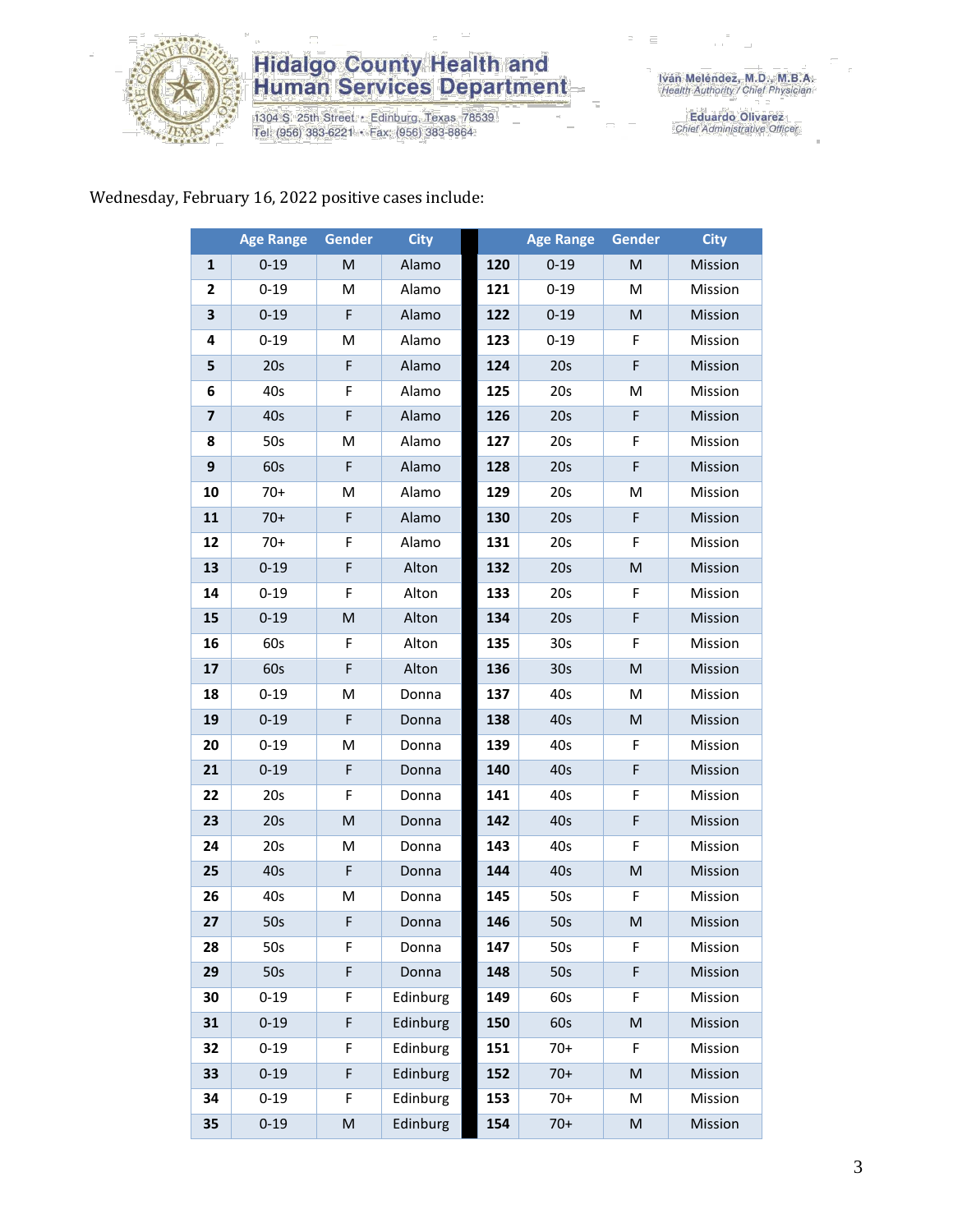

1304 S. 25th Street • Edinburg, Texas 78539<br>Tel: (956) 383-6221 • Fax: (956) 383-8864

Eduardo Olivarez<br>Chief Administrative Officer

| 36 | $0 - 19$        | M                                                                                                          | Edinburg | 155 | 70+             | F | Mission     |
|----|-----------------|------------------------------------------------------------------------------------------------------------|----------|-----|-----------------|---|-------------|
| 37 | $0 - 19$        | M                                                                                                          | Edinburg | 156 | $70+$           | M | Mission     |
| 38 | $0 - 19$        | M                                                                                                          | Edinburg | 157 | $70+$           | M | Mission     |
| 39 | $0 - 19$        | $\mathsf{M}% _{T}=\mathsf{M}_{T}\!\left( a,b\right) ,\ \mathsf{M}_{T}=\mathsf{M}_{T}\!\left( a,b\right) ,$ | Edinburg | 158 | $70+$           | F | Mission     |
| 40 | $0 - 19$        | M                                                                                                          | Edinburg | 159 | $70+$           | F | Mission     |
| 41 | $0 - 19$        | F                                                                                                          | Edinburg | 160 | $70+$           | F | Mission     |
| 42 | 20s             | M                                                                                                          | Edinburg | 161 | $70+$           | M | Mission     |
| 43 | 20s             | F                                                                                                          | Edinburg | 162 | $0 - 19$        | F | Pharr       |
| 44 | 20s             | F                                                                                                          | Edinburg | 163 | $0 - 19$        | F | Pharr       |
| 45 | 20s             | $\mathsf{M}% _{T}=\mathsf{M}_{T}\!\left( a,b\right) ,\ \mathsf{M}_{T}=\mathsf{M}_{T}\!\left( a,b\right) ,$ | Edinburg | 164 | 20s             | F | Pharr       |
| 46 | 30s             | M                                                                                                          | Edinburg | 165 | 20s             | M | Pharr       |
| 47 | 30 <sub>s</sub> | $\mathsf F$                                                                                                | Edinburg | 166 | 30 <sub>s</sub> | M | Pharr       |
| 48 | 30s             | F                                                                                                          | Edinburg | 167 | 30 <sub>s</sub> | F | Pharr       |
| 49 | 30 <sub>s</sub> | F                                                                                                          | Edinburg | 168 | 30 <sub>s</sub> | F | Pharr       |
| 50 | 30s             | M                                                                                                          | Edinburg | 169 | 30 <sub>s</sub> | F | Pharr       |
| 51 | 30 <sub>s</sub> | F                                                                                                          | Edinburg | 170 | 40s             | F | Pharr       |
| 52 | 30s             | M                                                                                                          | Edinburg | 171 | 40s             | M | Pharr       |
| 53 | 30 <sub>s</sub> | M                                                                                                          | Edinburg | 172 | 60s             | M | Pharr       |
| 54 | 30 <sub>s</sub> | F                                                                                                          | Edinburg | 173 | 60s             | M | Pharr       |
| 55 | 30 <sub>s</sub> | F                                                                                                          | Edinburg | 174 | 60s             | M | Pharr       |
| 56 | 30 <sub>s</sub> | M                                                                                                          | Edinburg | 175 | 60s             | м | Pharr       |
| 57 | 30 <sub>s</sub> | $\mathsf F$                                                                                                | Edinburg | 176 | $70+$           | M | Pharr       |
| 58 | 30 <sub>s</sub> | M                                                                                                          | Edinburg | 177 | $70+$           | M | Pharr       |
| 59 | 30 <sub>s</sub> | F                                                                                                          | Edinburg | 178 | $70+$           | F | Pharr       |
| 60 | 40s             | M                                                                                                          | Edinburg | 179 | $0 - 19$        | M | San Juan    |
| 61 | 40s             | M                                                                                                          | Edinburg | 180 | $0 - 19$        | M | San Juan    |
| 62 | 40s             | M                                                                                                          | Edinburg | 181 | 20s             | F | San Juan    |
| 63 | 40s             | M                                                                                                          | Edinburg | 182 | 20s             | F | San Juan    |
| 64 | 40s             | M                                                                                                          | Edinburg | 183 | 40s             | M | San Juan    |
| 65 | 40s             | $\mathsf F$                                                                                                | Edinburg | 184 | $70+$           | M | San Juan    |
| 66 | 40s             | M                                                                                                          | Edinburg | 185 | $70+$           | M | San Juan    |
| 67 | 40s             | M                                                                                                          | Edinburg | 186 | $70+$           | F | San Juan    |
| 68 | 40s             | M                                                                                                          | Edinburg | 187 | $0 - 19$        | М | Undisclosed |
| 69 | 40s             | F                                                                                                          | Edinburg | 188 | $0 - 19$        | F | Undisclosed |
| 70 | 50s             | F                                                                                                          | Edinburg | 189 | $0 - 19$        | м | Undisclosed |
| 71 | 50s             | $\mathsf F$                                                                                                | Edinburg | 190 | $0 - 19$        | F | Undisclosed |
| 72 | 60s             | F                                                                                                          | Edinburg | 191 | 20s             | F | Undisclosed |
| 73 | 60s             | ${\sf M}$                                                                                                  | Edinburg | 192 | 20s             | M | Undisclosed |
| 74 | $70+$           | M                                                                                                          | Edinburg | 193 | 20s             | M | Undisclosed |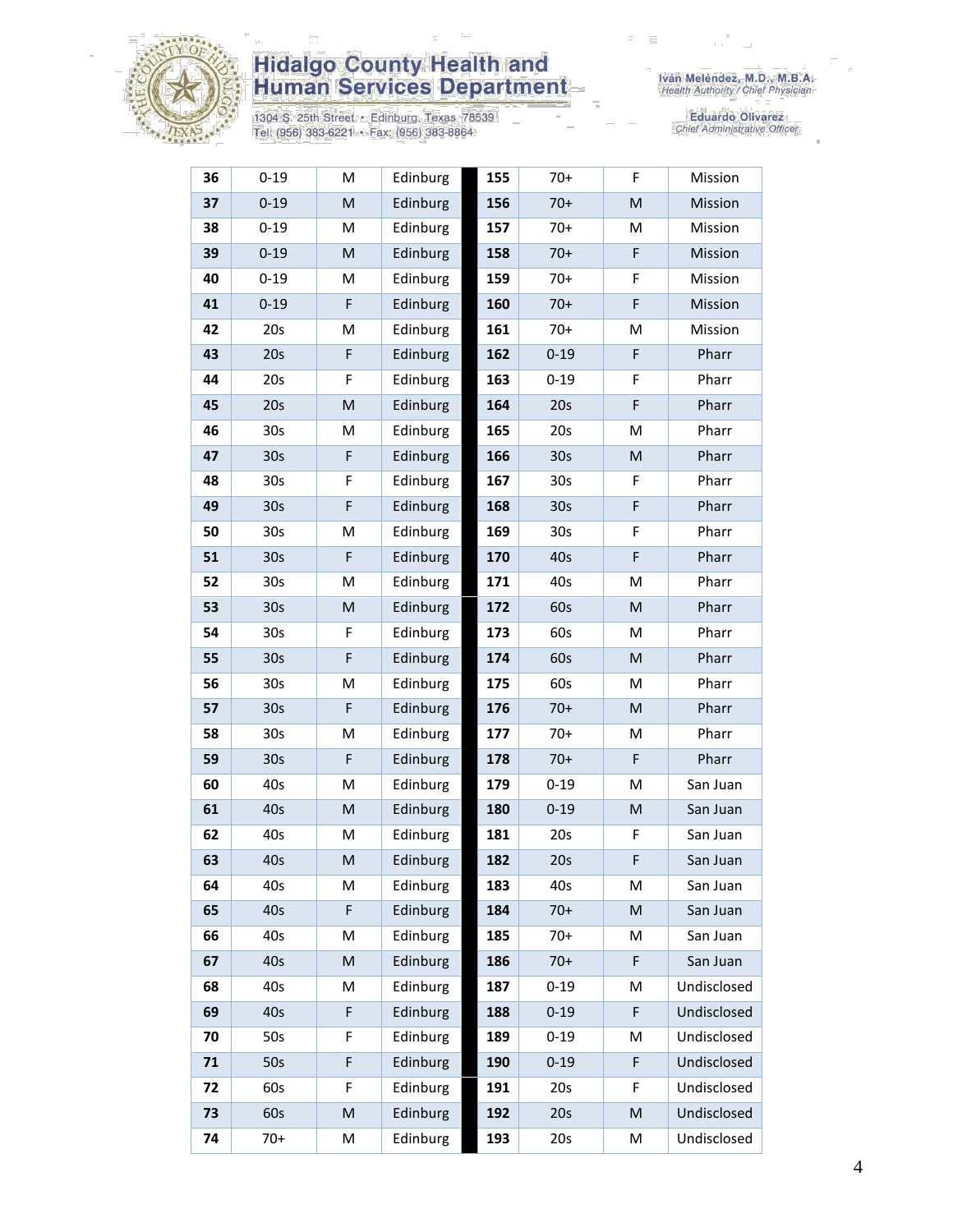

1304 S. 25th Street • Edinburg, Texas 78539<br>Tel: (956) 383-6221 • Fax: (956) 383-8864

Eduardo Olivarez<br>Chief Administrative Officer

| 75  | $0 - 19$ | M | McAllen  | 194 | 20s             | M  | Undisclosed |
|-----|----------|---|----------|-----|-----------------|----|-------------|
| 76  | $0 - 19$ | F | McAllen  | 195 | 20s             | м  | Undisclosed |
| 77  | $0 - 19$ | M | McAllen  | 196 | 20s             | M  | Undisclosed |
| 78  | $0 - 19$ | M | McAllen  | 197 | 20s             | M  | Undisclosed |
| 79  | $0 - 19$ | M | McAllen  | 198 | 20s             | M  | Undisclosed |
| 80  | 20s      | M | McAllen  | 199 | 20s             | M  | Undisclosed |
| 81  | 20s      | F | McAllen  | 200 | 20s             | M  | Undisclosed |
| 82  | 20s      | F | McAllen  | 201 | 20s             | М  | Undisclosed |
| 83  | 20s      | F | McAllen  | 202 | 20s             | M  | Undisclosed |
| 84  | 30s      | F | McAllen  | 203 | 20s             | M  | Undisclosed |
| 85  | 40s      | F | McAllen  | 204 | 30 <sub>s</sub> | M  | Undisclosed |
| 86  | 40s      | M | McAllen  | 205 | 30 <sub>s</sub> | м  | Undisclosed |
| 87  | 40s      | M | McAllen  | 206 | 30 <sub>s</sub> | M  | Undisclosed |
| 88  | 40s      | M | McAllen  | 207 | 30 <sub>s</sub> | М  | Undisclosed |
| 89  | 40s      | F | McAllen  | 208 | 30 <sub>s</sub> | M  | Undisclosed |
| 90  | 40s      | F | McAllen  | 209 | 30 <sub>s</sub> | M  | Undisclosed |
| 91  | 40s      | M | McAllen  | 210 | 30 <sub>s</sub> | M  | Undisclosed |
| 92  | 40s      | F | McAllen  | 211 | 40s             | M  | Undisclosed |
| 93  | 40s      | F | McAllen  | 212 | 40s             | M  | Undisclosed |
| 94  | 50s      | F | McAllen  | 213 | 40s             | М  | Undisclosed |
| 95  | 50s      | F | McAllen  | 214 | 40s             | M  | Undisclosed |
| 96  | 50s      | M | McAllen  | 215 | 40s             | F  | Undisclosed |
| 97  | 60s      | F | McAllen  | 216 | 40s             | F  | Undisclosed |
| 98  | 60s      | M | McAllen  | 217 | 50s             | F  | Undisclosed |
| 99  | 60s      | F | McAllen  | 218 | 50s             | M  | Undisclosed |
| 100 | 60s      | M | McAllen  | 219 | 50s             | M  | Undisclosed |
| 101 | $70+$    | F | McAllen  | 220 | 50s             | M  | Undisclosed |
| 102 | $70+$    | M | McAllen  | 221 | 60s             | M  | Undisclosed |
| 103 | $70+$    | F | McAllen  | 222 | 60s             | F  | Undisclosed |
| 104 | $70+$    | F | McAllen  | 223 | $70+$           | F  | Undisclosed |
| 105 | $70+$    | F | McAllen  | 224 | $70+$           | M  | Undisclosed |
| 106 | $0 - 19$ | M | Mercedes | 225 | $0 - 19$        | M  | Weslaco     |
| 107 | $0 - 19$ | M | Mercedes | 226 | $0 - 19$        | M  | Weslaco     |
| 108 | 20s      | Μ | Mercedes | 227 | $0 - 19$        | F  | Weslaco     |
| 109 | 20s      | M | Mercedes | 228 | $0 - 19$        | F  | Weslaco     |
| 110 | 20s      | M | Mercedes | 229 | $0 - 19$        | F  | Weslaco     |
| 111 | 50s      | F | Mercedes | 230 | 20s             | M  | Weslaco     |
| 112 | $70+$    | M | Mercedes | 231 | 30 <sub>s</sub> | F. | Weslaco     |
| 113 | $0 - 19$ | F | Mission  | 232 | 50s             | F  | Weslaco     |